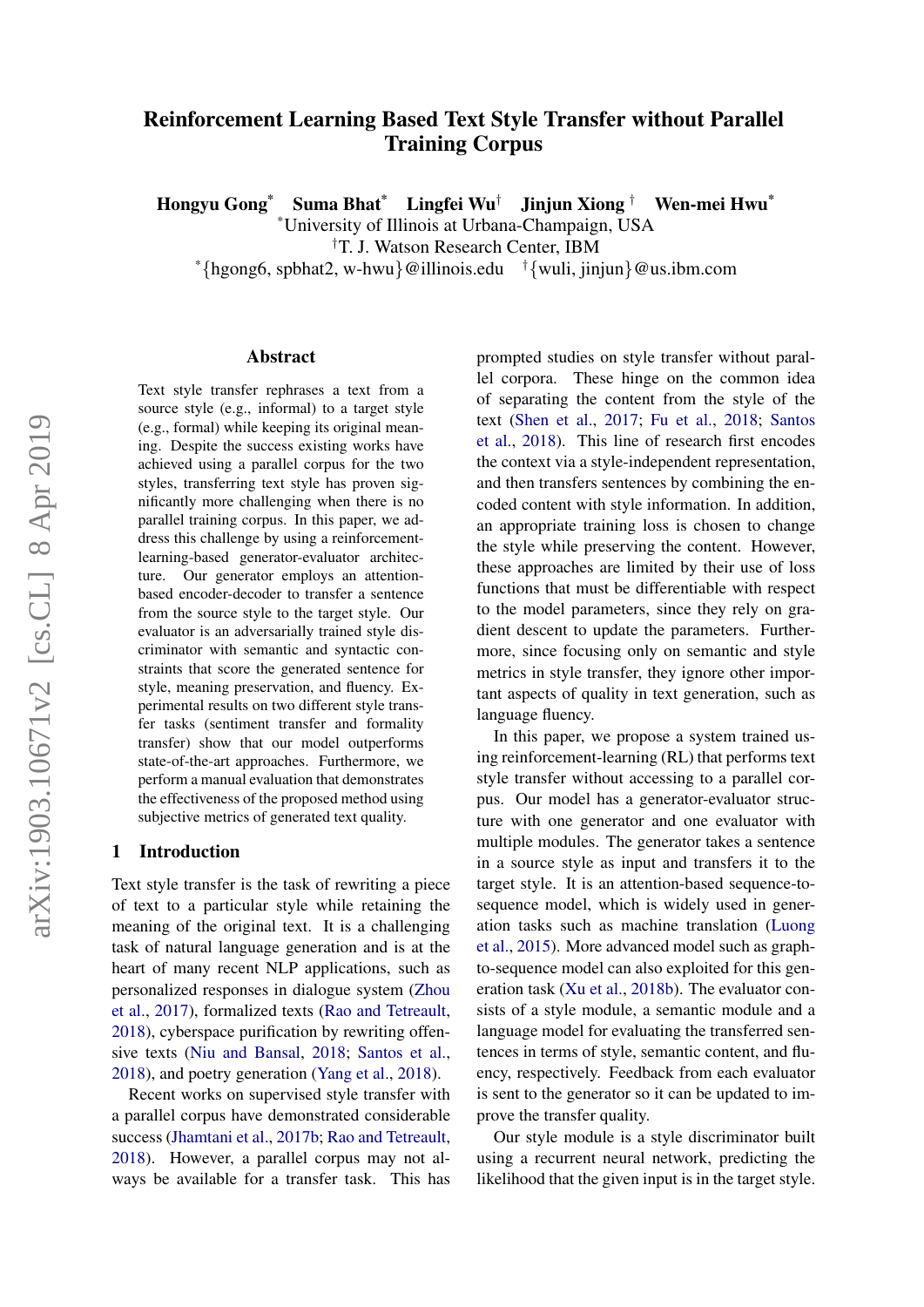We train the style module adversarially to be a target style classifier while regarding the transferred sentences as adversarial samples. An adversarial training renders style classification more robust and accurate. As for the semantic module, we used word movers' distance (WMD), a stateof-the-art unsupervised algorithm for comparing semantic similarity between two sentences [\(Kus](#page-9-5)[ner et al.,](#page-9-5) [2015;](#page-9-5) [Wu et al.,](#page-10-5) [2018b\)](#page-10-5), to evaluate the semantic similarity between input sentences in the source style and the transferred sentences in the target style. We also engaged a language model to evaluate the fluency of the transferred sentences.

Unlike prior studies that separated content from style to guarantee content preservation and transfer strength, we impose explicit semantic, style and fluency constraints on our transfer model. Moreover, employing RL allows us to use other evaluation metrics accounting for the quality of the transferred sentences, including non-differentiable ones.

We summarize our contributions below:

(1) We propose an RL framework for text style transfer. It is versatile to include a diverse set of evaluation metrics as the training objective in our model.

(2) Our model does not rely on the availability of a parallel training corpus, thus addressing the important challenge of lacking parallel data in many transfer tasks.

(3) The proposed model achieves state-of-the-art performance in terms of content preservation and transfer strength in text style transfer.

The rest of our paper is organized as follows: we discuss related works on style transfer in Section [2.](#page-1-0) The proposed text style transfer model and the reinforcement learning framework is introduced in Section [3.](#page-2-0) Our system is empirically evaluated on sentiment and formality transfer tasks in Section [4.](#page-5-0) We report and discuss the results in Section [5](#page-7-0) and Section [6.](#page-8-0) The paper is concluded in Section [7.](#page-8-1)

# <span id="page-1-0"></span>2 Related Works

Text generation is one of the core research problems in computational linguistics [\(Song et al.,](#page-10-6) [2018\)](#page-10-6), and text style transfer lies in the area of text generation. Text style transfer has been explored in the context of a variety of natural language applications, including sentiment modification [\(Zhang et al.,](#page-10-7) [2018b\)](#page-10-7), text simplification

[\(Zhang and Lapata,](#page-10-8) [2017\)](#page-10-8), and personalized dialogue [\(Zhou et al.,](#page-10-0) [2017\)](#page-10-0). Depending on whether the parallel corpus is used for training, two broad classes of style transfer methods have been proposed to transfer the text from the source style to the target style. We will introduce each line of research in the following subsections.

Style transfer with parallel corpus. Style transfer with the help of a style parallel corpus can be cast as a monolingual machine translation task. For this, a sequence-to-sequence (seq2seq) neural network has been successfully applied in a supervised setting. [Jhamtani et al.](#page-9-6) transfer modern English to Shakespearean English by enriching a seq2seq model with a copy mechanism to replicate the source segments in target sentences [\(Jhamtani](#page-9-6) [et al.,](#page-9-6) [2017a\)](#page-9-6).

Style transfer without parallel corpus. Scarce parallel data in many transfer tasks has prompted a recent interest in studying style transfer without a parallel corpus (e.g., [\(Zhang et al.,](#page-10-9) [2018a\)](#page-10-9)). [Li](#page-9-7) [et al.](#page-9-7) propose to delete words associated with the source style and replace them with similar phrases associated with the target style. Clearly, this approach is limited to transfers at the lexical level and may not handle structural transfer. Most existing unsupervised approaches share a core idea of disentangling content and style of texts. For a given source sentence, a style-independent content representation is firstly derived. Then, in combination with the target style, the content representation is used to generate the sentence following the target style.

Approaches to extract the content include variational auto-encoders (VAE) and cycle consistency. VAEs are commonly used to learn the hidden representation of inputs for dimensionality reduction, and have been found to be useful for representing the content of the source [\(Hu et al.,](#page-9-8) [2017;](#page-9-8) [Mueller](#page-9-9) [et al.,](#page-9-9) [2017;](#page-9-9) [Shen et al.,](#page-10-3) [2017;](#page-10-3) [Fu et al.,](#page-9-3) [2018\)](#page-9-3). Cycle consistency is an idea borrowed from image style transfer for content preservation [\(Zhu et al.,](#page-10-10) [2017\)](#page-10-10). It proposes to reconstruct the input sentence from the content representation, by forcing the model to keep the information of the source sentence [\(Santos et al.,](#page-10-1) [2018\)](#page-10-1).

The transferred sentences are generated based on the content representation and the target style. One way to achieve this is with the use of a pretrained style classifier. The classifier scores the transfer strength of the generated sentences and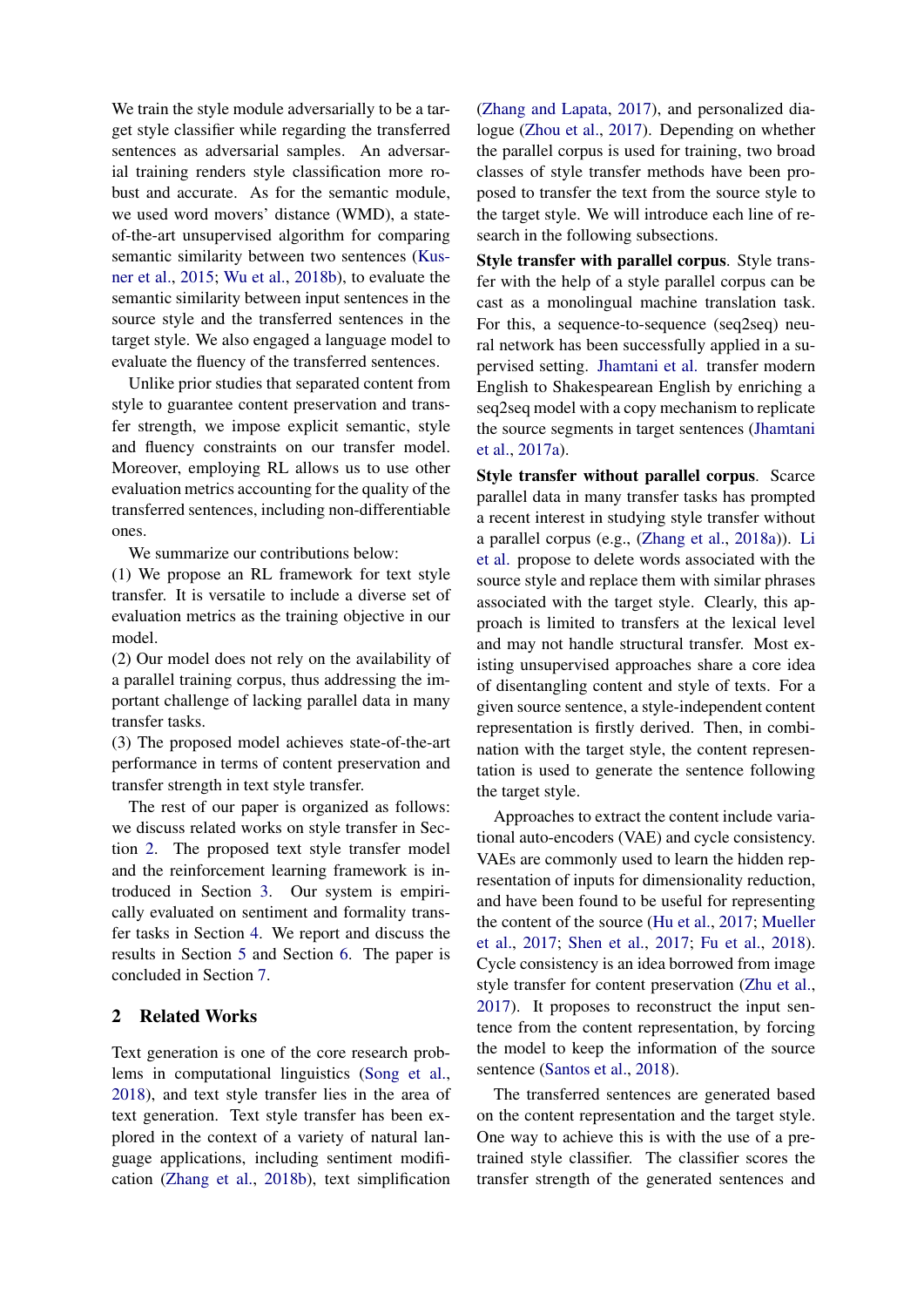guides the model to learn the target text style [\(San](#page-10-1)[tos et al.,](#page-10-1) [2018;](#page-10-1) [Prabhumoye et al.,](#page-9-10) [2018\)](#page-9-10). Another way is to learn the style embedding, which can be concatenated with the content embedding as the representation of the target sentence [\(Fu et al.,](#page-9-3) [2018\)](#page-9-3). The decoder then constructs the sentences from their hidden representations.

We note that previous works rely on gradient descent in their model training, and therefore their training losses (e.g., content and style loss) were limited to functions differentiable with respect to model parameters. Also, very few works consider other aspects of transfer quality beyond the content and the style of the generated sentences. This is in part due to their reliance on a differentiable training objective. We propose an RL-based style transfer system so that we can incorporate more general evaluation metrics in addition to preserving the semantic meaning of content and style transfer strength.

Reinforcement learning. RL has recently been applied to challenging NLP tasks [\(Yu et al.,](#page-10-11) [2017\)](#page-10-11). RL has advantages over supervised learning in that it supports non-differentiable training objectives and does not need annotated training samples. Benefits of using RL have been demonstrated in image captioning [\(Guo et al.,](#page-9-11) [2018\)](#page-9-11), sentence simplification [\(Zhang and Lapata,](#page-10-8) [2017\)](#page-10-8), machine translation [\(Wu et al.,](#page-10-12) [2018a\)](#page-10-12) and essay scoring [\(Wang et al.,](#page-10-13) [2018\)](#page-10-13). A recent work on the task of sentiment transfer applied reinforcement learning to handle its BLEU score-based training loss (a non-differentiable function) [\(Xu et al.,](#page-10-14) [2018a\)](#page-10-14). Similar to the style transfer works discussed above, it also disentangled the semantics and the sentiment of sentences using a neutralization module and an emotionalization module respectively. Our work is different from these related works in that the semantic preservation and transfer strength are taken care of by the use of discriminators without explicitly separating content and style. An additional aspect that we focus here is the notion of fluency of the transferred sentences, which has not been explored before.

#### <span id="page-2-0"></span>3 Model

Our style transfer system consists of the following modules: a generator, a style discriminator, a semantic module and a language model as shown in Fig. [1.](#page-2-1) We next describe the structure and function of each component. A closer view of our system

<span id="page-2-1"></span>

Figure 1: Model overview: the generator transfers the input source sentence to the generated target sentence. The generated sentences are collectively evaluated by the style discriminator, the semantic module and language module respectively. The style discriminator is adversarially trained with both human- and modelgenerated sentences. These three modules evaluate the generated sentences in terms of transfer strength, content preservation and fluency, and the rewards are sent to train the generator.

is presented in Fig. [2.](#page-3-0)

Generator. The generator in our system takes a sentence in the source style as input and transfers it to the target style. For this, we use a recurrent encoder-decoder model combined with attention mechanism, which can handle variable-length input and output sequences [\(Sutskever et al.,](#page-10-15) [2014;](#page-10-15) [Cho et al.,](#page-9-12) [2014\)](#page-9-12). We could also leverage recently proposed more advanced encoder-decoder models [\(Xu et al.,](#page-10-4) [2018b,](#page-10-4)[c\)](#page-10-16) to exploit rich syntactic information for this task, which we leave it as future work. Both the encoder and the decoder are recurrent neural layers with gated recurrent units (GRU). The encoder takes one word from the input at each time step, and outputs a hidden state vector  $\bar{h}_s$  at time s. Similarly, the decoder outputs a hidden representation  $h_t$  at time t.

Suppose that the input sequence consists of T words  $x = \{x_1, \ldots, x_T\}$ , and the generated target sentence  $y$  is also a sequence of words  $\{y_1, \ldots, y_{T'}\}.$  We use vec(·) to denote the embedding of a word.

The gated recurrent unit dynamically updates its state  $h_t$  based on its previous state  $h_{t-1}$  and current input  $i_t$ . Its computation can be abstracted as  $h_t = \text{GRU}(h_{t-1}, i_t)$ . For the encoder, the input  $i_t$ is the embedding of the  $t$ -th input source word,

$$
\bar{h}_t = \text{GRU}(\bar{h}_{t-1}, \text{vec}(x_t)).\tag{1}
$$

For the decoder, the input to the recurrent unit is the embedding of the t-th generated target word.

$$
h_t = \text{GRU}(h_{t-1}, \text{vec}(y_t)).\tag{2}
$$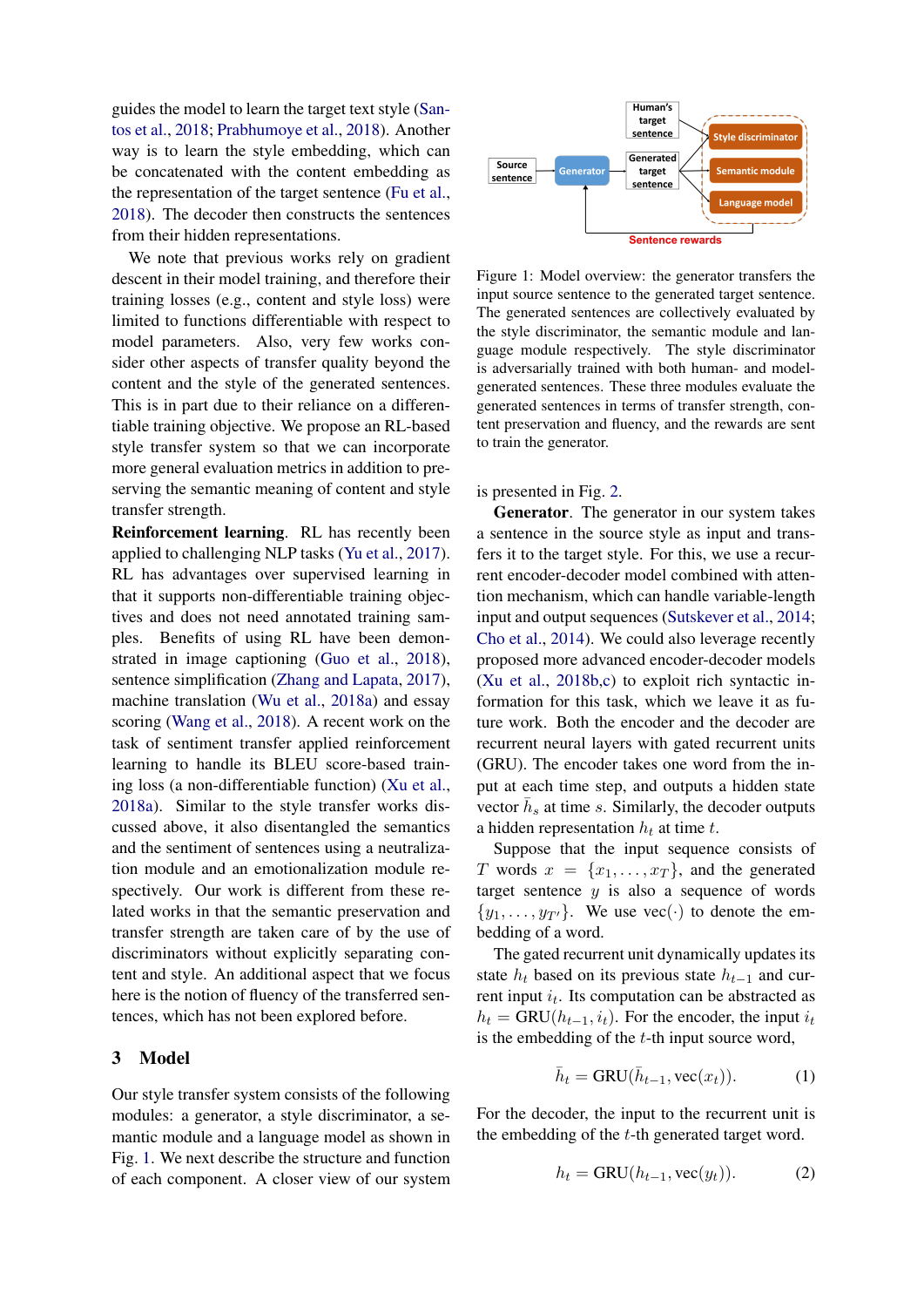<span id="page-3-0"></span>

Figure 2: A detailed view of each component in the text style transfer system.

An attention mechanism is commonly adopted in text generation, such as machine translation [\(Bahdanau et al.,](#page-9-13) [2015;](#page-9-13) [Luong et al.,](#page-9-4) [2015\)](#page-9-4). We apply the attention mechanism to the decoding step so that the decoder learns to attend to source words and generates words. In this work, we use the attention mechanism similar to that used in [\(Luong et al.,](#page-9-4) [2015\)](#page-9-4). At the  $t$ -th decoding step, the attention  $\alpha_t(s)$  is the weight of the s-th encoder state  $\bar{h}(s)$ .

The encoder hidden states are linearly weighted by the attention as the context vector at time  $t$ .

$$
c_t = \sum \alpha_t(s)\bar{h}_s.
$$
 (3)

Combining the attention over the source sentence, the decoder produces a new hidden state  $\tilde{h}_t$ ,

$$
\tilde{h}_t = \tanh(W_c[c_t; h_t]). \tag{4}
$$

The hidden vector  $\tilde{h}_t$  is then used to predict the likelihood of the next word in the target sentence over the target vocabulary.

$$
\mathbb{P}(y_t|y_{< t}, x) = \text{softmax}(W_s \tilde{h}_t). \tag{5}
$$

where  $W_c$  and  $W_s$  are decoder parameters.

Style discriminator. The style discriminator evaluates how well the generated sentences are transferred to the target style. It is a classifier built on a bidirectional recurrent neural network with attention mechanism. The style discriminator is pre-trained to minimize the cross-entropy loss in the style classification task. This style classifier predicts the likelihood that an input sentence is in the target style, and the likelihood is taken as the style score of a sentence.

The pre-training does not guarantee that the neural network model will learn robust style patterns. So we resort to adversarial training as

done in generative adversarial networks (GAN) [\(Yu et al.,](#page-10-11) [2017;](#page-10-11) [Wang and Lee,](#page-10-17) [2018\)](#page-10-17). Accordingly, the style discriminator is later adversarially trained to distinguish the original (human-written) sentences from the model-generated ones so that the classifier learns to classify the text style well.

Semantic module. This evaluates how well the content from the input is preserved in the generated sentences. We use word mover's distance (WMD), which is the state-of-the-art approach (known for its robustness and efficiency) to measure the dissimilarity between the input and output sentences based on word embeddings [\(Kus](#page-9-5)[ner et al.,](#page-9-5) [2015;](#page-9-5) [Wu et al.,](#page-10-5) [2018b\)](#page-10-5). We take the negative of the WMD distance and divide it by the sequence length to yield the *semantic score* of a generated sentence. Previous works have also used cycle reconstruction loss to measure content preservation by reconstructing input sentences from generated sentences [\(Santos et al.,](#page-10-1) [2018\)](#page-10-1).

Language model. The style and the semantic modules do not guarantee the fluency of the transferred sentences. This fluency is achieved using a language model. The language model we use is a two-layer recurrent neural network pre-trained on the corpus in the target style so as to maximize the likelihood of the target sentences [\(Mikolov](#page-9-14) [et al.,](#page-9-14) [2010;](#page-9-14) [Jozefowicz et al.,](#page-9-15) [2016\)](#page-9-15). The language model estimates the probability of input sentences. We take the logarithm of the probability and divide it by the sequence length as the *fluency score*.

#### 3.1 Reinforcement Learning

The output sentences from the generator are sent to the semantic, style and language model modules for evaluation. These modules give feedback to the generator for the purpose of tuning it and to improve the quality of the generated sentences.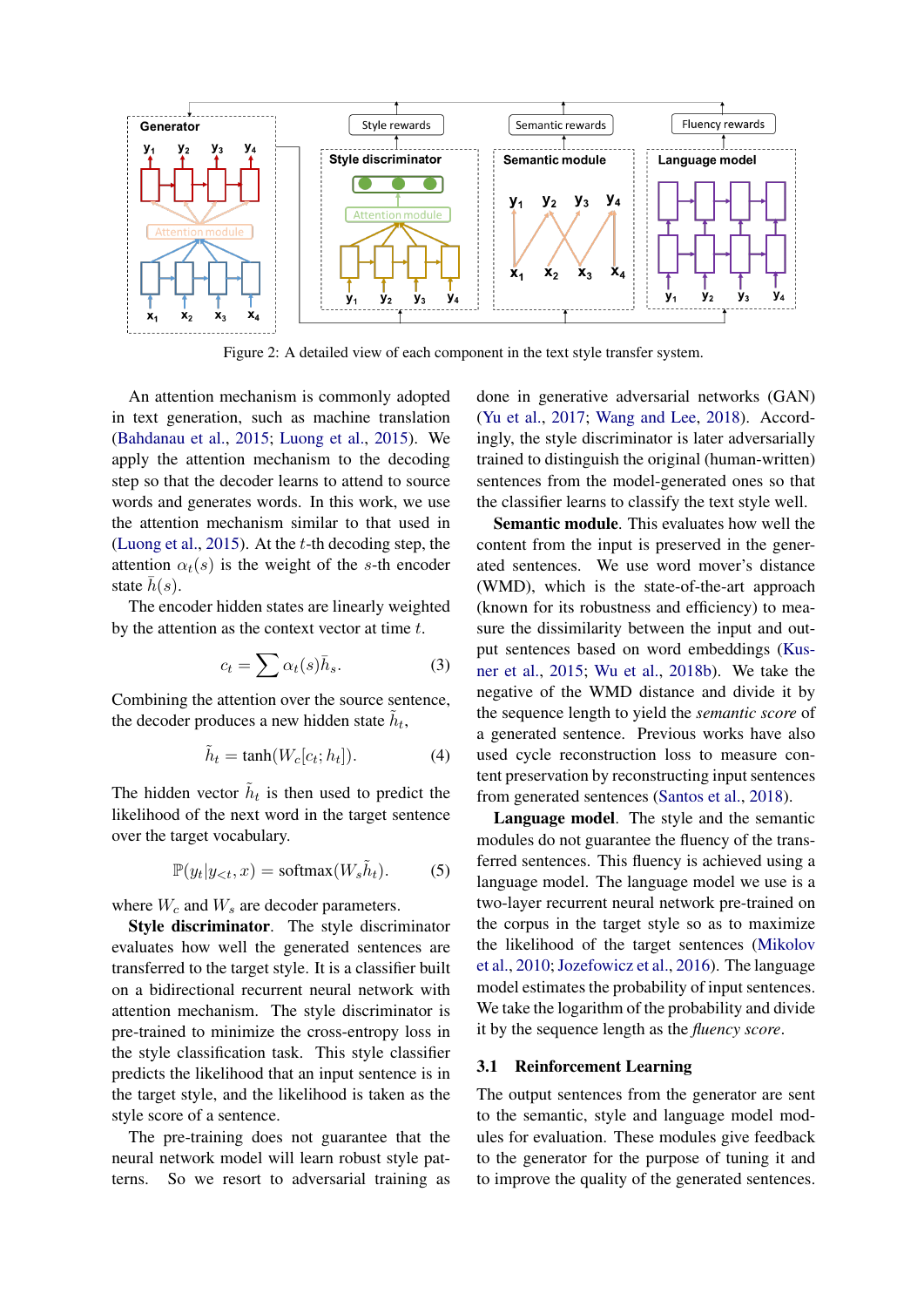We emphasize that despite the fact that our chosen evaluation metrics are not differentiable with respect to the generator parameters, they are still usable here. This is made possible by our use of the RL framework (the REINFORCE algorithm) to update the parameters of the generator [\(Williams,](#page-10-18) [1992\)](#page-10-18).

In the RL framework, we define the state and the action for our style transfer task as follows. The state  $s_t$  at time t is the input source sequence and the first  $t - 1$  words that are already generated in the target sequence, i.e.,  $s_t = (X, Y_{1:t-1})$ . The action  $a_t$  at time t is the t-th word to be generated in the output sequence, i.e.,  $a_t = y_t$ . Suppose that the target vocabulary is  $V$ , and the maximum length of the decoder is  $T'$ . The generator  $G$  is parameterized with a parameter set  $\theta$ , and we define the expected reward of the current generator as  $J(G_\theta)$ . The total expected reward is

$$
J(G_{\theta}) = \sum_{t=1}^{T'} \mathbb{E}_{Y_{1:t-1} \sim G_{\theta}} \left[ \sum_{y_t \in V} \mathbb{P}_{\theta}(y_t | s_t) Q(s_t, y_t) \right],
$$
\n(6)

where  $\mathbb{P}_{\theta}(y_t|s_t)$  is the likelihood of word  $y_t$  given the current state, and  $Q(s_t, y_t)$  is the cumulative rewards that evaluate the quality of the sentences extended from  $Y_{1:t}$ . Suppose that  $r(s_t, y_t)$  is the reward of word  $y_t$  at state  $s_t$ . The total reward,  $Q$ , is defined as the sum of the word rewards.

$$
Q(s_t, y_t) = \sum_{\tau=t}^{T'} \gamma^{\tau-t} r(s_{\tau}, y_{\tau}), \qquad (7)
$$

where  $\gamma$  (0 <  $\gamma$  < 1), is a discounting factor so that the future rewards have decreasing weights, since their estimates are less accurate.

If we only consider one episode, i.e.,  $Y_{1:t-1}$  has been given for every  $y_t$ , the reward  $J(G_\theta)$  can be written as

$$
J(G_{\theta}) = \sum_{t=1}^{T'} \sum_{y_t \in V} \mathbb{P}_{\theta}(y_t|s_t) Q(s_t, y_t).
$$
 (8)

Sequence sampling. By design, the three evaluation modules in Fig. [1](#page-2-1) only evaluate complete sentences instead of single words or partial sentences. This means that we cannot obtain  $r(s_t, y_t)$ directly from the evaluation modules at any time instance before the end of the sentence. One way around this problem is rolling out [\(Yu et al.,](#page-10-11) [2017\)](#page-10-11), where the generator 'rolls out' the given sub-sentence  $Y_{1:t}$  at time step t to generate complete sentences by sampling the remaining part of the sentence  $\{Y_{t+1:T'}^n\}$ .

Previous works have adopted different sampling strategies, including Monte Carlo search, multinomial sampling and beam search. Starting from the given segment  $Y_{1:t}$ , Monte Carlo search explores the sub-sequence which leads to the best complete sentence [\(Yu et al.,](#page-10-11) [2017\)](#page-10-11). This leads to a good estimate of the sentence rewards but comes at significant computational cost. In many applications, the other two sampling strategies have been adopted for their efficiency. In multinomial sampling, each word  $y_{\tau}$   $(t < \tau \leq T')$  is sampled from the vocabulary according to the likelihood  $\mathbb{P}(y_\tau | s_\tau)$  predicted by the generator [\(ODonoghue](#page-9-16) [et al.,](#page-9-16) [2016;](#page-9-16) [Chatterjee and Cancedda,](#page-9-17) [2010\)](#page-9-17). The beam search process, on the other hand, keeps track of the  $k$  (a user-specified parameter) most likely words at each decoding step rather than just one word [\(Wu et al.,](#page-10-12) [2018a\)](#page-10-12). While this yields an accurate estimate of the reward for each action, multinomial sampling allows us to explore the diversity of generated texts with a potentially higher reward later on. This is the trade-off between exploitation and exploration in RL.

<span id="page-4-0"></span>To balance the estimation accuracy and the generation diversity, we combine the ideas of beam search and multinomial sampling. Given a source sentence, we first generate a reference target sentence  $Y_{1:T}^{\text{ref}}$  using beam search. To estimate the reward at each time step  $t$ , we draw samples of complete sentences  ${Y_{1:T'}^l}$  by rolling out the subsequence  $Y_{1:t}^{\text{ref}}$  using multinomial sampling. The evaluation scores of the sampled sentences are used as reward  $r(y_t, s_t)$ . More details about the sampling process are in Appendix.

<span id="page-4-1"></span>Reward estimation. We estimate the reward as follows. We draw  $N$  samples of complete sentences starting from  $Y_{1:t}$ :  $\{Y_{1:T'}^{(n)}\}_{n=1}^N$ . The complete sentences are then fed into the three evaluation modules. Let  $f_{style}$  be the style score given by the style module,  $f_{\text{semantic}}$  be semantic score by the semantic module, and  $f_{lm}$  be the fluency score given by the language model.

We score the action  $y_t$  at state  $s_t$  by the average score of the complete sentences rolled out from  $Y_{1:t}$ . This action score is defined as the weighted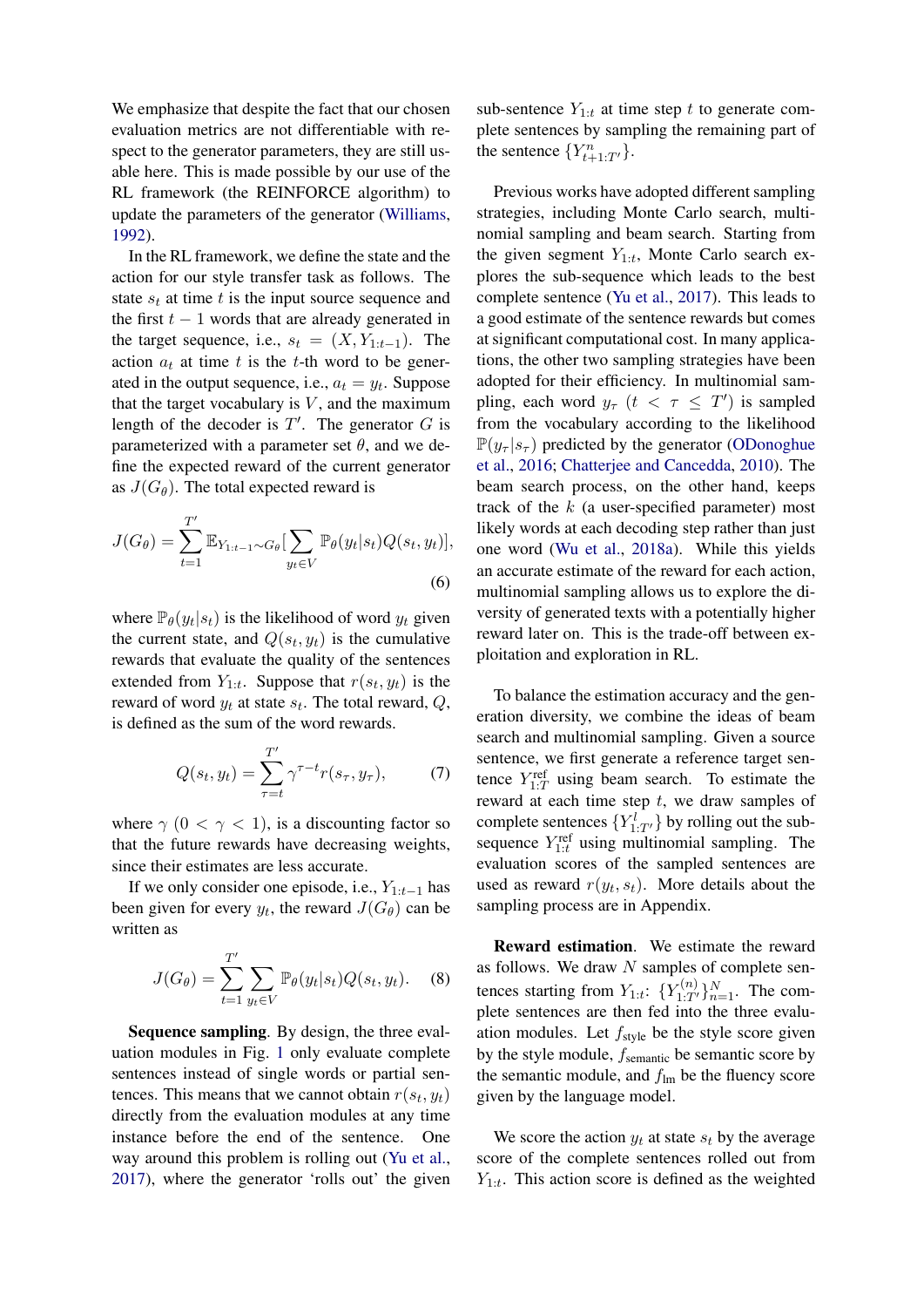sum of the scores given by the three modules.

$$
f(s_t, y_t) = \frac{1}{N} \sum_{n=1}^{N} (\alpha \cdot f_{\text{style}}(Y_{1:T'}^{(n)}) +
$$
  

$$
\beta \cdot f_{\text{semantic}}(Y_{1:T'}^{(n)}, Y_{1:T'}^{\text{real}}) + \eta \cdot f_{\text{lm}}(Y_{1:T'}^{(n)})) , \quad (9)
$$

where the hyperparameters  $\alpha$ ,  $\beta$  and  $\eta$  are positive. In our experiments, we set  $\alpha = 1.0$ ,  $\beta = 0.5$  and  $\eta = 0.5$  heuristically.

Given the scores from the evaluation modules, we define the reward  $r(s_\tau, y_\tau)$  of word  $y_\tau$  at state  $s<sub>\tau</sub>$  as

$$
r(s_{\tau}, y_{\tau}) = \begin{cases} f(s_{\tau}, y_{\tau}) - f(s_{\tau-1}, y_{\tau-1}), & \tau > 1, \\ f(s_1, y_1), & \tau = 1. \end{cases}
$$
(10)

We then obtain the discounted cumulative reward  $Q(s_t, y_t)$  from the rewards  $\{r(s_\tau, y_\tau)\}_{\tau>t}$  at each time step using Eq. [7.](#page-4-0)

The total reward of  $J(G_\theta)$  can be derived from the cumulative rewards  $\{Q(s_t, y_t)\}\$  using Eq. [8.](#page-4-1) We define the generator loss  $L_{\theta}$  as the negative of reward  $J(G_\theta)$ ,  $L_G(\theta) = -J(G_\theta)$ .

According to Eq. [8,](#page-4-1) we can find the gradient  $\nabla_{\theta}L_{\theta}$  of the generator loss as,

$$
\nabla_{\theta} L_G(\theta) = -\sum_{t=1}^{T'} \nabla_{\theta} \mathbb{P}_{\theta}(y_t|s_t) Q(s_t, y_t). \quad (11)
$$

#### 3.2 Adversarial Training

The style discriminator is pre-trained on corpora in the source and target styles, and is used to evaluate the strength of style transfer. We note that this pre-training may not be sufficient for the style classifier to learn robust patterns and to provide accurate style evaluation. Indeed, in our experiments we found that even though the generator was trained to generate target sentences by maximizing the style rewards, the one-shot pre-training was insufficient to render the sentences in the target style.

Borrowing the idea of adversarial training proposed in GANs, we continuously trained the style discriminator using the generated target sentences. Toward this, we used a combination of a randomly sampled set of human-written target sentences  $\{Y_{\text{human}}^{(k)}\}$  and model-generated sentences  ${Y_{\text{model}}^{(k)}}$ . Here the model-generated instances act as adversarial training samples, using which, the style discriminator was trained to distinguish the

model outputs from human-written sentences. Let the discriminator  $D$  be parameterized by a parameter set  $\phi$ . We define the prediction of the style discriminator,  $D(Y)$ , as the likelihood that the sentence  $Y$  is in the target style. The objective of this adversarial training amounts to minimizing the discriminator loss  $L_D$ :

$$
L_D(\phi) = \frac{1}{K} \left( -\sum_{k=1}^{K} \log(1 - D_{\phi}(Y_{\text{model}}^{(k)})) - \sum_{k=1}^{K} \log D_{\phi}(Y_{\text{human}}^{(k)}) \right). \tag{12}
$$

#### <span id="page-5-2"></span><span id="page-5-0"></span>4 Experiments

In this work, we considered two textual style transfer tasks, that of sentiment transfer (ST, involving negative and positive sentiments) and formality transfer (FT, involving informal and formal styles) using two curated datasets. We experimented with both transfer directions: positiveto-negative, negative-and-positive, informal-toformal and formal-to-informal.

Dataset. For our experiments with style transfer we used a sentiment corpus and a formality corpus described below.

<span id="page-5-1"></span>

|           | Vocabulary | Type     | Train   | Dev    | <b>Test</b> |
|-----------|------------|----------|---------|--------|-------------|
| Sentiment | 9,640      | Negative | 176,878 | 25,278 | 50.278      |
|           |            | Positive | 267.314 | 38,205 | 76.392      |
| Formality | 21,129     | Informal | 50.711  | 1.019  | 1.327       |
|           |            | Formal   | 50.711  | 1.019  | 1.019       |

Table 1: Data sizes of sentiment and formality transfer.

(1) Sentiment corpus. The sentiment corpus consists of restaurant reviews collected from the Yelp website [\(Shen et al.,](#page-10-3) [2017\)](#page-10-3). The reviews are classified as either negative or positive.

(2) Formality corpus. We use the Grammarly's Yahoo Answers Formality Corpus (GYAFC) [\(Rao](#page-9-0) [and Tetreault,](#page-9-0) [2018\)](#page-9-0), which is a collection of sentences posted in a question-answer forum (Yahoo Answers) and written in an informal style. In addition, these sentences have been manually rewritten in a formal style. We used the data from the section *family and relationships*. Note that even though the corpus is parallel, we did not use the parallel information.

Table [1](#page-5-1) shows the train, dev and test data sizes as well as the vocabulary sizes of the corpora used in this work.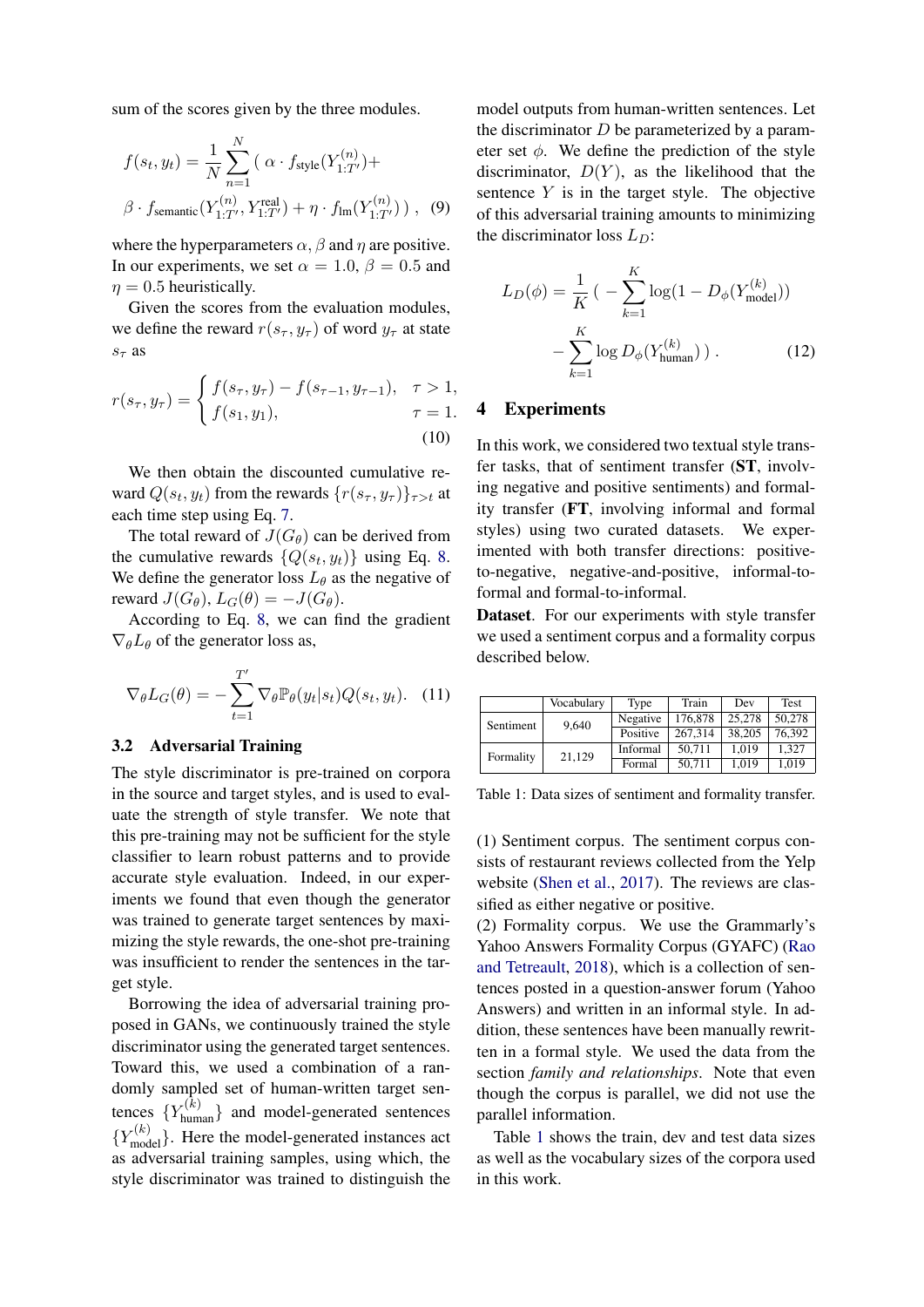<span id="page-6-0"></span>

| <b>Type</b>          | Source sentence                          | Transferred sentence                            |  |  |
|----------------------|------------------------------------------|-------------------------------------------------|--|--|
| Negative-to-Positive | Crap fries, hard hamburger buns,         | Love you fries, burgers, always fun burger,     |  |  |
|                      | burger tasted like crap!                 | authentic!                                      |  |  |
| Positive-to-Negative | I was very impressed with this location. | I was very disappointed with this location.     |  |  |
| Informal-to-Formal   | It defenitely looks like he has feelings | It is like he is interested in you you should   |  |  |
|                      | for u do u show how u feel u should !!   | show how you feel.                              |  |  |
| Formal-to-Informal   | I believe you 're a good man most        | I think you 're a good man she kinda loves you. |  |  |
|                      | likely she loves you quite a bit.        |                                                 |  |  |

Table 2: Example transferred sentences.

Model settings. The word embeddings used in this work were of dimension 50. They were first trained on the English WikiCorpus and then tuned on the training dataset. The width of the beam search (parameter  $k$ ) was 8 during the RL and the inference stage.

Pre-training. We pre-trained the generator, the style discriminator and the language model before the reinforcement learning stage. We discuss each of these steps below.

Generator pre-training. We pre-trained the generator to capture the target style from the respective target corpus. This pre-training occurred before setting up the reward from the evaluator to update its parameters in reinforcement learning. During pre-training, we used a set of target instances with a given instance serving as the input as well as the expected output. Using this set we trained the generator in a supervised manner with the cross-entropy loss as the training objective. Pre-training offered two immediate benefits for the generator: (1) the encoder and decoder learned to capture the semantics and the target style from the target corpus; (2) the generator had a good set of initial parameters that led to faster model training. This second aspect is a significant gain, considering that reinforcement learning is more time consuming than supervised learning.

Style discriminator pre-training. The style discriminator in our work was built using a bidirectional recurrent neural network. It was pre-trained using training corpora consisting of sentences in both the source and the target styles. We trained it to classify the style of the input sentences with the cross-entropy classification loss.

Language model pre-training. The language model was a two-layer recurrent neural network. Taking a target sentence  $y = \{y_1, \ldots, y_{T'}\}$  as the input, the language model predicted the probability of the t-th word  $y_t$  given the previous subsequence  $y_{1:t-1}$ . The language model was pretrained on the training corpus in target style to maximize the probability of  $y_t$   $(1 \le t \le T')$ . Baselines. We considered two state-of-the-art methods of unsupervised text style transfer that use non-parallel training corpus.

(1) Cross alignment model (CA). The CA model assumes that the text in the source and target style share the same latent content space [\(Shen et al.,](#page-10-3) [2017\)](#page-10-3). The style-independent content representation generated by its encoder is combined with available style information to transfer the sentences to the target style. We used their publicly available model for ST, and trained the model for FT separately with its default parameters.

(2) Multi-decoder seq2seq model (MDS). MDS consists of one encoder and multiple decoders [\(Fu](#page-9-3) [et al.,](#page-9-3) [2018\)](#page-9-3). Similar to the cross alignment transfer, its encoder learns style-independent representations of the source, and the style specific decoder will rewrite sentences in the target style based on the content representation. We trained the model with its default parameters for both the tasks.

# 4.1 Evaluation

We used both automatic and human evaluation to validate our system in terms of content preservation, transfer strength and fluency.

# 4.1.1 Automatic evaluation

Aligning with prior work, we used the automatic metrics of content preservation, transfer and fluency that have been found to be well correlated with human judgments [\(Fu et al.,](#page-9-3) [2018\)](#page-9-3). For comparison, in Appendix, we also report our style and semantic metrics as provided by the evaluator.

Content preservation. A key requirement of the transfer process is that the original meaning be retained. Here we measure this by an embedding based sentence similarity metric  $s_{\text{sem}}$  proposed by [\(Fu et al.,](#page-9-3) [2018\)](#page-9-3). The embedding we used was based on the word2vec (CBOW) model [\(Mikolov](#page-9-18) [et al.,](#page-9-18) [2013\)](#page-9-18). It was first trained on the English WikiCorpus and then tuned on the training dataset.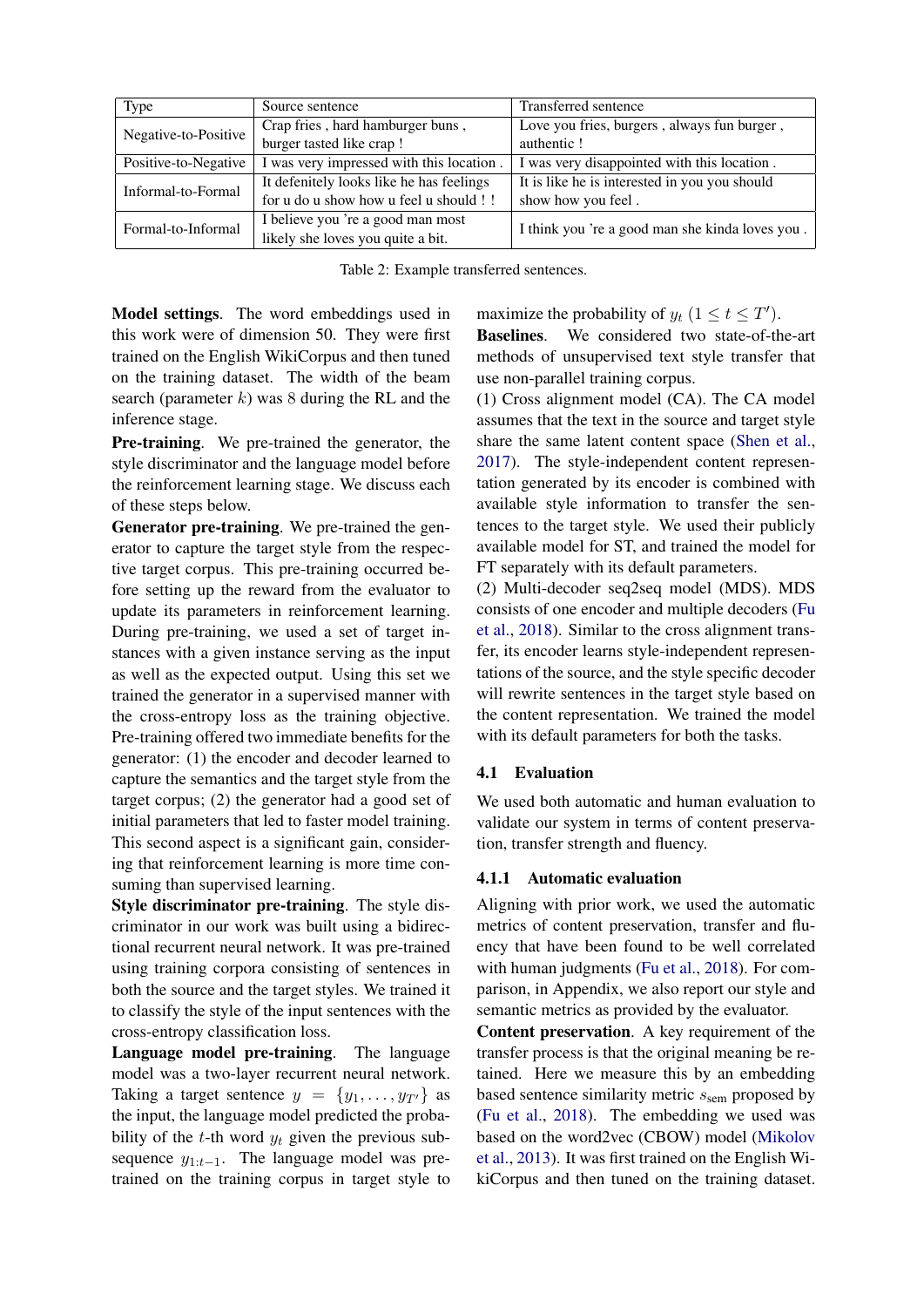<span id="page-7-1"></span>

| Sentiment  | Negative-to-Positive |       |         |            | Positive-to-Negative |       |         |            |
|------------|----------------------|-------|---------|------------|----------------------|-------|---------|------------|
| Metric     | Content              | Style | Overall | Perplexity | Content              | Style | Overall | Perplexity |
| <b>CA</b>  | 0.894                | 0.836 | 0.432   | 103.11     | 0.905                | 0.836 | 0.435   | 185.35     |
| <b>MDS</b> | 0.783                | 0.988 | 0.437   | 98.89      | 0.756                | 0.860 | 0.402   | 156.98     |
| <b>RLS</b> | 0.868                | 0.98  | 0.460   | 119.24     | 0.856                | 0.992 | 0.459   | 174.02     |
| Formality  | Informal-to-Formal   |       |         |            | Formal-to-Informal   |       |         |            |
| Metric     | Content              | Style | Overall | Perplexity | Content              | Style | Overall | Perplexity |
| CA.        | 0.865                | 0.558 | 0.339   | 238.05     | 0.789                | 0.956 | 0.432   | 317.40     |
| <b>MDS</b> | 0.519                | 0.435 | 0.237   | 278.65     | 0.546                | 0.998 | 0.353   | 352.86     |
| <b>RLS</b> | 0.885                | 0.601 | 0.358   | 208.33     | 0.873                | 0.982 | 0.462   | 267.78     |

Table 3: Automatic evaluation of text style transfer systems on sentiment and formality transfer.

Previous works used pre-trained GloVe embedding [\(Pennington et al.,](#page-9-19) [2014\)](#page-9-19), but we note that it does not have embeddings for Internet slang commonly seen in sentiment and formality datasets.

**Transfer strength.** The transfer strength  $s_{style}$ captures the degree to which the style transfer was carried out and was quantified using a classifier. An LSTM-based classifier was trained for style classification on a training corpus [\(Fu et al.,](#page-9-3) [2018\)](#page-9-3). The classifier predicts the style of the generated sentences with a threshold of 0.5. The prediction accuracy is defined as the percentage of generated sentences that were classified to be in the target style. The accuracy was used to evaluate transfer strength, and the higher the accuracy is, the better the generated sentences fit in target style.

Overall score. We would like to point out that there is a trade-off between content preservation and transfer strength. This is because the outputs resulting from unchanged input sentences show the best content preservation while having poor transfer strength. Likewise, for given inputs, sentences sampled from the target corpora have the strongest transfer strength while barely preserving any content if at all. To combine the evaluation of semantics and style, we use the overall score  $s_{\text{overall}}$ , which is defined as a function of  $s_{\text{sem}}$  and  $s_{style:}}$  s<sub>overall</sub> =  $\frac{s_{sem}*s_{style}}{s_{sem}+s_{crub}}$  $\frac{s_{\text{sem}}+s_{\text{style}}}{s_{\text{sem}}+s_{\text{style}}}$  [\(Fu et al.,](#page-9-3) [2018\)](#page-9-3).

Fluency. This is usually evaluated with a language model in many NLP applications [\(Peris and](#page-9-20) [Casacuberta,](#page-9-20) [2015;](#page-9-20) Tüske et al., [2018\)](#page-10-19). We used a two-layer recurrent neural network with gated recurrent units as a language model, and trained it on the target style part of the corpus. The language model gives an estimation of perplexity (PPL) over each generated sentence. Given a word sequence of M words  $\{w_1, \ldots, w_M\}$  and the sequence probability  $p(w_1, \ldots, w_M)$  estimated by the language model, the perplexity is defined as:

$$
PPL = p(w_1, \dots, w_M)^{-\frac{1}{M}}.
$$
 (13)

The lower the perplexity on a sentence, the more fluent the sentence is.

#### 4.1.2 Human annotation

Noting the best overall score of our system in both directions of the tasks considered (to be discussed in the section that follows), we performed human annotations for content, style and fluency to validate the automatic scores. We chose a sample of 100 sentences generated by our system for each transfer task and collected three human judgments per sentence in each evaluation aspect. The annotation guidelines were:

Content preservation. Following the annotation scheme adopted by [\(Rao and Tetreault,](#page-9-0) [2018\)](#page-9-0), we asked annotators to rate the semantic similarity between the original and transferred sentence on a scale from 1 to 6. Here "1" means completely dissimilar, "2" means dissimilar but on the same topic, "3" means dissimilar while sharing some content, "4" means roughly similar, "5" means almost similar, and "6" means completely similar.

Transfer strength. Annotators were given pairs of original and transferred sentences and were asked to decide which one was more likely to be in the target style. We define transfer strength to be the percentage of transferred sentences that were classified to be in the target style.

Fluency. Similar to the annotation of content, annotators scored sentences for fluency on a scale of 1(*not fluent*) to 6 (*perfectly fluent*).

# <span id="page-7-0"></span>5 Results

Some example sentences transferred by our system are shown in Table [2.](#page-6-0) More transferred sentences generated by our system and those by the baseline methods can be found in the Appendix.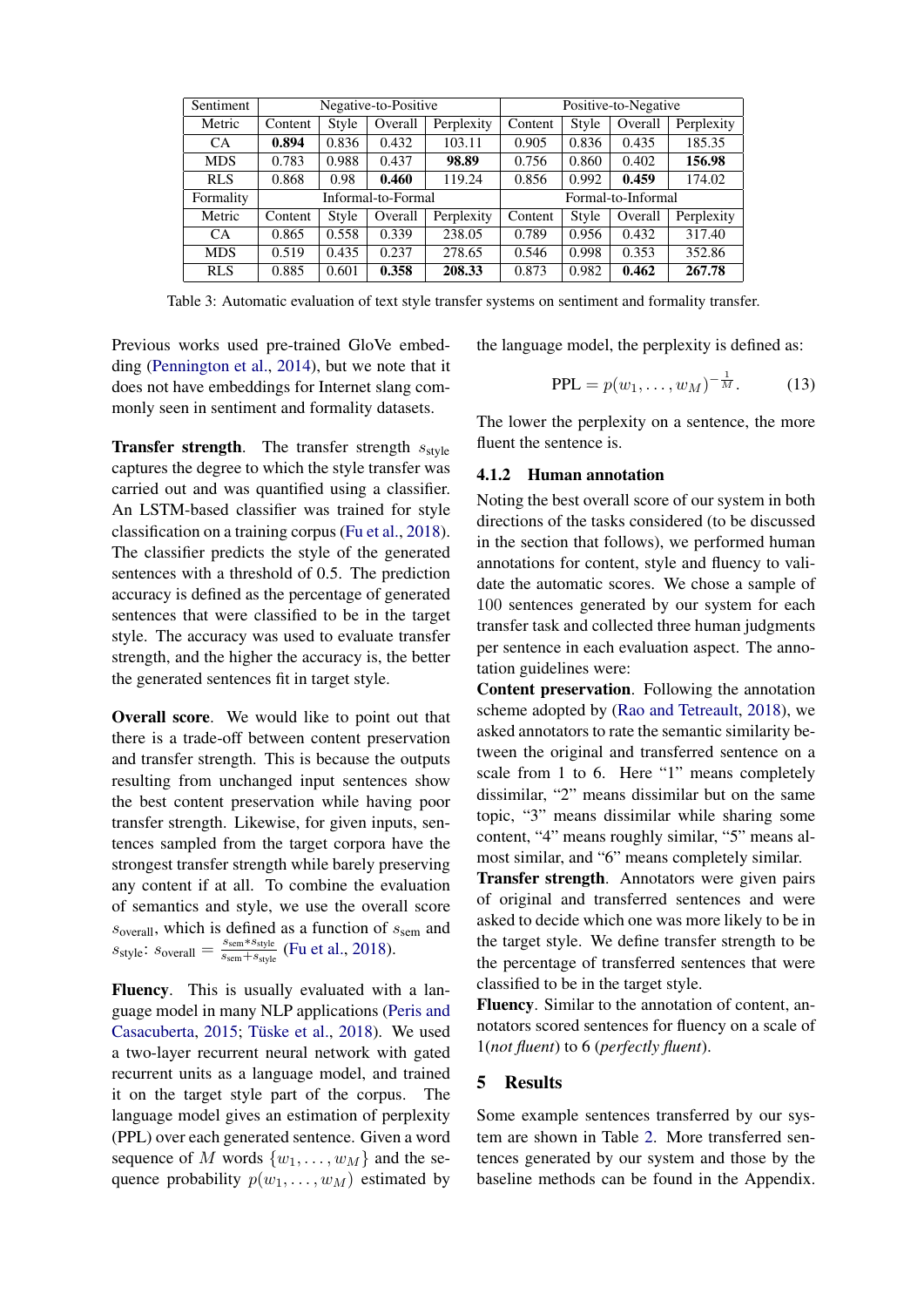<span id="page-8-2"></span>

| Metric          |      | Negative-to-positive   Positive-to-negative   Informal-to-formal |      | Formal-to-informal |
|-----------------|------|------------------------------------------------------------------|------|--------------------|
| Content $(1-6)$ | 5.19 | 5.20                                                             | 4.96 | 5.33               |
| Style accuracy  | 0.90 | 0.91                                                             | 0.83 | 0.86               |
| Fluency $(1-6)$ | 5.51 | 61.ر                                                             | 5.33 |                    |

Table 4: Human judgments of transferred sentences

We first report the results of the automatic evaluation of our proposed system (denoted as "RLS") and the two baselines–the cross alignment model (CA) [\(Shen et al.,](#page-10-3) [2017\)](#page-10-3) and the multi-decoder seq2seq model (MDS) [\(Fu et al.,](#page-9-3) [2018\)](#page-9-3)–in Table [3.](#page-7-1) Sentiment transfer. We notice that CA was the best in preserving content, MDS generated the most fluent target sentences and our model achieved the best trade-off between meaning and style with the highest overall score. Looking at the Overall score, it is notable that despite the differences in performance between the models studied here, each one performs similarly in both directions. This could be interpreted to mean that with respect to difficulty of transfer, style transfer is equivalent in both the directions for this task.

Formality transfer. For this task, we notice that our model outperforms the baselines in terms of content preservation, transfer strength and fluency with the best Overall score and perplexity. This suggests that our model is better at capturing formality characteristics compared to the baselines. We also note that the style strength of all models for informal-to-formal transfer is significantly lower than that for formal-to-informal transfer. This suggests that the informal-to-formal transfer is harder than the reverse. A plausible explanation is that informal sentences are more diverse and thus easier to generate than formal sentences. For example, informality can be achieved by multiple ways, such as by using an abbreviation (e.g., "u" used as "you") and adding speech markers (e.g., "hey" and "ummm"), while formality is achieved in a more restricted manner.

Another challenge for informal-to-formal transfer is that informal data collected from online users usually contain non-negligible spelling errors such as "defenetely", "htink" and "realy". Words being the smallest semantic units in all the models considered here, these spelling errors could affect the transfer performance.

For each direction of transfer, we average the scores by annotators for each evaluation item, and report the results in Table [4.](#page-8-2) Our transferred sentences are shown to have good quality in content, style and fluency in subjective evaluations.

# <span id="page-8-0"></span>6 Discussion

To gain insights into the ways in which our approach performs the intended style transfer, we randomly sampled the generated sentences in the informal-to-formal transfer task. We found that the forms of rewriting can be broadly classified as: lexical substitution, word removal, word insertion and structural change. We show the following examples to these forms of re-writing, where the changed parts are highlighted.

(1) Lexical substitution. The informal sentence "I do n't know what u mean" was transferred to "I do not know what you mean";

(2) Word removal. The informal sentence "And I dont know what I should do" was rewritten as "I do not know what I should do";

(3) Word insertion. In the example instance "depends on the woman" that was changed to "It depends on the woman", we see that a subject was added to generate a complete formal sentence.

(4) Structural change. A small number of instances were also rewritten by making structural changes. For example, the informal sentence "Just tell them , what are they gonna do , slap you ??" was transferred to a formal version as "You should tell them, they can not slap you". Other ways of style transfer by incorporating evaluation metrics of structural diversity are left for future work.

# <span id="page-8-1"></span>7 Conclusion

We proposed a reinforcement-learning-based text style transfer system that can incorporate any evaluation metric to enforce semantic, stylistic and fluency constraints on transferred sentences. We demonstrated its efficacy via automatic and human evaluations using curated datasets on two different style transfer tasks. We will explore and incorporate other metrics to improve other aspects of generated texts such as the structural diversity in the future work.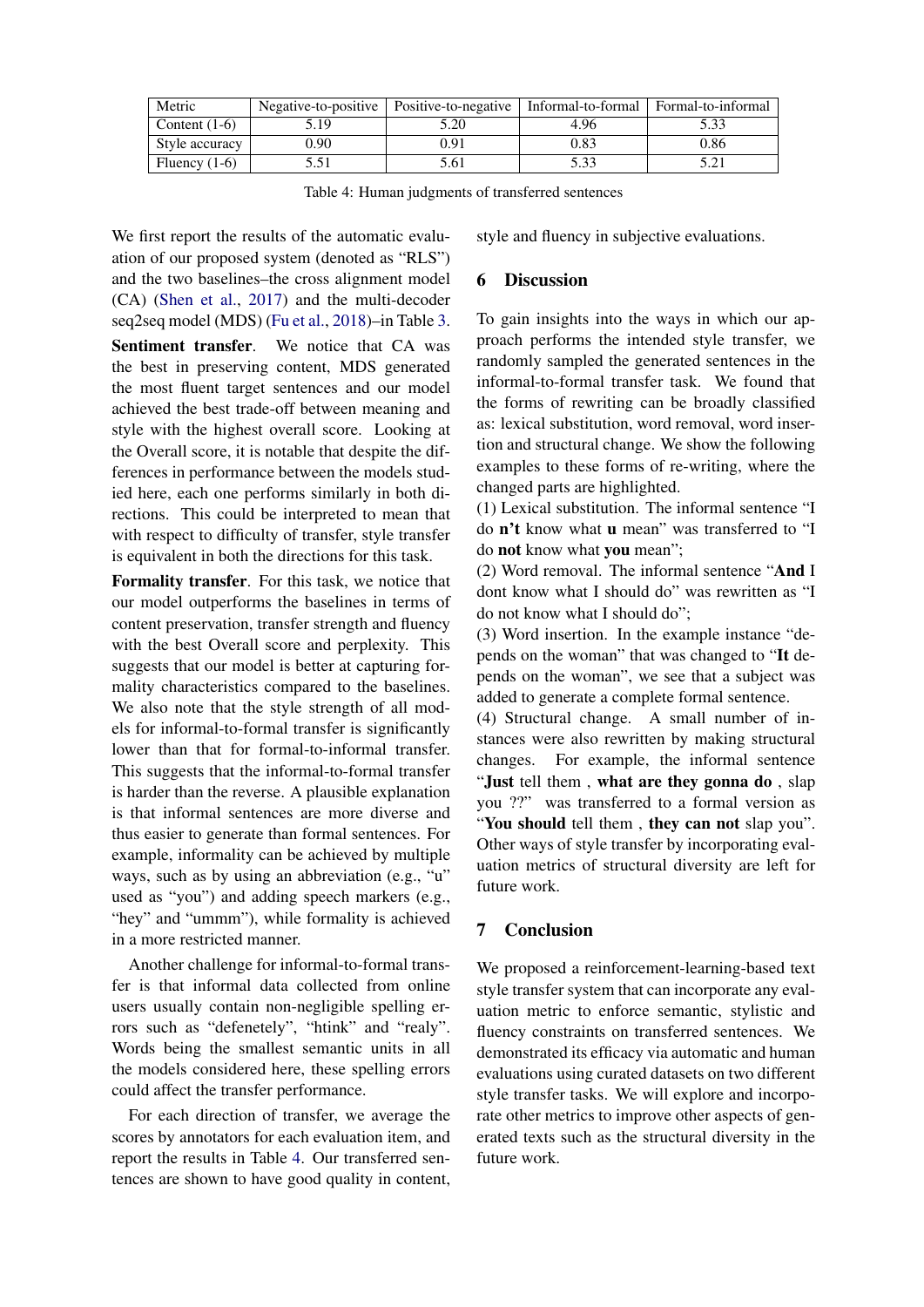#### References

- <span id="page-9-13"></span>Dzmitry Bahdanau, Kyunghyun Cho, and Yoshua Bengio. 2015. Neural machine translation by jointly learning to align and translate. In *ICLR*.
- <span id="page-9-17"></span>Samidh Chatterjee and Nicola Cancedda. 2010. Minimum error rate training by sampling the translation lattice. In *Proceedings of the 2010 Conference on Empirical Methods in Natural Language Processing*, pages 606–615. Association for Computational Linguistics.
- <span id="page-9-12"></span>Kyunghyun Cho, Bart van Merrienboer, Caglar Gulcehre, Dzmitry Bahdanau, Fethi Bougares, Holger Schwenk, and Yoshua Bengio. 2014. Learning phrase representations using rnn encoder–decoder for statistical machine translation. In *Proceedings of the 2014 Conference on Empirical Methods in Natural Language Processing (EMNLP)*, pages 1724– 1734.
- <span id="page-9-3"></span>Zhenxin Fu, Xiaoye Tan, Nanyun Peng, Dongyan Zhao, and Rui Yan. 2018. Style transfer in text: Exploration and evaluation. In *Proceedings of the Thirty-Second AAAI Conference on Artificial Intelligence, (AAAI-18), New Orleans, Louisiana, USA, February 2-7, 2018*, pages 663–670.
- <span id="page-9-11"></span>Tszhang Guo, Shiyu Chang, Mo Yu, and Kun Bai. 2018. Improving reinforcement learning based image captioning with natural language prior. In *Proceedings of the 2018 Conference on Empirical Methods in Natural Language Processing, Brussels, Belgium, October 31 - November 4, 2018*, pages 751– 756.
- <span id="page-9-8"></span>Zhiting Hu, Zichao Yang, Xiaodan Liang, Ruslan Salakhutdinov, and Eric P. Xing. 2017. Controllable text generation. *CoRR*, abs/1703.00955.
- <span id="page-9-6"></span>Harsh Jhamtani, Varun Gangal, Eduard Hovy, and Eric Nyberg. 2017a. Shakespearizing modern language using copy-enriched sequence-to-sequence models. *EMNLP 2017*, 6:10.
- <span id="page-9-2"></span>Harsh Jhamtani, Varun Gangal, Eduard H. Hovy, and Eric Nyberg. 2017b. Shakespearizing modern language using copy-enriched sequence-to-sequence models. *CoRR*, abs/1707.01161.
- <span id="page-9-15"></span>Rafal Jozefowicz, Oriol Vinyals, Mike Schuster, Noam Shazeer, and Yonghui Wu. 2016. Exploring the limits of language modeling. *arXiv preprint arXiv:1602.02410*.
- <span id="page-9-5"></span>Matt Kusner, Yu Sun, Nicholas Kolkin, and Kilian Weinberger. 2015. From word embeddings to document distances. In *International Conference on Machine Learning*, pages 957–966.
- <span id="page-9-7"></span>Juncen Li, Robin Jia, He He, and Percy Liang. 2018. Delete, retrieve, generate: a simple approach to sentiment and style transfer. In *Proceedings of the 2018 Conference of the North American Chapter of the Association for Computational Linguistics: Human*

*Language Technologies, Volume 1 (Long Papers)*, volume 1, pages 1865–1874.

- <span id="page-9-4"></span>Thang Luong, Hieu Pham, and Christopher D Manning. 2015. Effective approaches to attention-based neural machine translation. In *Proceedings of the 2015 Conference on Empirical Methods in Natural Language Processing*, pages 1412–1421.
- <span id="page-9-14"></span>Tomáš Mikolov, Martin Karafiát, Lukáš Burget, Jan Černockỳ, and Sanjeev Khudanpur. 2010. Recurrent neural network based language model. In *Eleventh Annual Conference of the International Speech Communication Association*.
- <span id="page-9-18"></span>Tomas Mikolov, Ilya Sutskever, Kai Chen, Gregory S. Corrado, and Jeffrey Dean. 2013. Distributed representations of words and phrases and their compositionality. In *Advances in Neural Information Processing Systems 26: 27th Annual Conference on Neural Information Processing Systems 2013. Proceedings of a meeting held December 5-8, 2013, Lake Tahoe, Nevada, United States.*, pages 3111– 3119.
- <span id="page-9-9"></span>Jonas Mueller, David Gifford, and Tommi Jaakkola. 2017. Sequence to better sequence: continuous revision of combinatorial structures. In *International Conference on Machine Learning*, pages 2536– 2544.
- <span id="page-9-1"></span>Tong Niu and Mohit Bansal. 2018. Polite dialogue generation without parallel data. *Transactions of the Association for Computational Linguistics*, 6:273–389.
- <span id="page-9-16"></span>Brendan ODonoghue, Rémi Munos, Koray Kavukcuoglu, and Volodymyr Mnih. 2016. Pgq: Combining policy gradient and q. *arXiv preprint arXiv:1611.01626*.
- <span id="page-9-19"></span>Jeffrey Pennington, Richard Socher, and Christopher D. Manning. 2014. Glove: Global vectors for word representation. In *Proceedings of the 2014 Conference on Empirical Methods in Natural Language Processing, EMNLP 2014, October 25-29, 2014, Doha, Qatar, A meeting of SIGDAT, a Special Interest Group of the ACL*, pages 1532–1543.
- <span id="page-9-20"></span>Alvaro Peris and Francisco Casacuberta. 2015. A bidi- ´ rectional recurrent neural language model for machine translation. *Procesamiento del Lenguaje Natural*, 55:109–116.
- <span id="page-9-10"></span>Shrimai Prabhumoye, Yulia Tsvetkov, Ruslan Salakhutdinov, and Alan W Black. 2018. Style transfer through back-translation. In *Proceedings of the 56th Annual Meeting of the Association for Computational Linguistics (Volume 1: Long Papers)*, pages 866–876. Association for Computational Linguistics.
- <span id="page-9-0"></span>Sudha Rao and Joel Tetreault. 2018. Dear sir or madam, may i introduce the yafc corpus: Corpus, benchmarks and metrics for formality style transfer. *arXiv preprint arXiv:1803.06535*.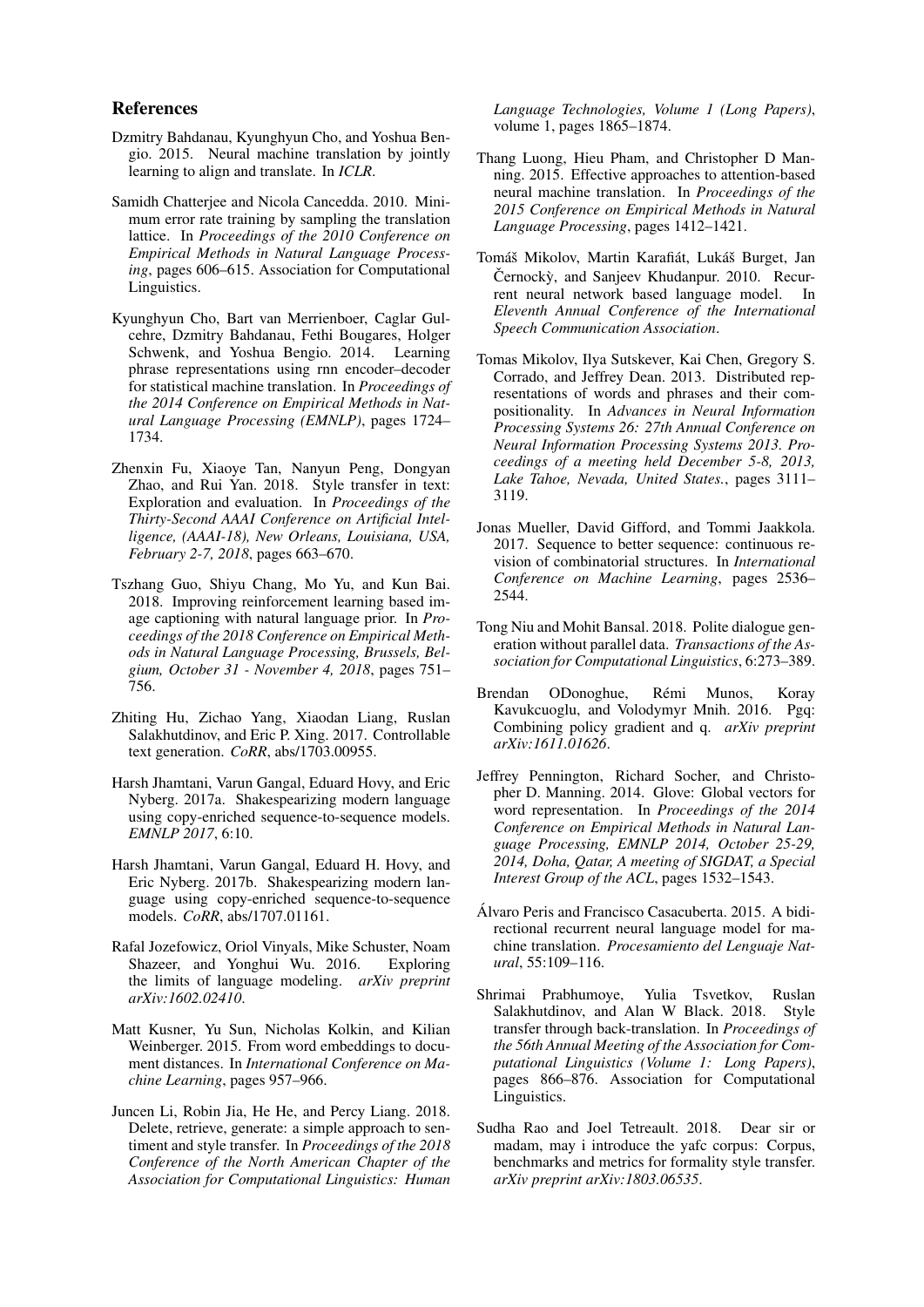- <span id="page-10-1"></span>Cicero Nogueira dos Santos, Igor Melnyk, and Inkit Padhi. 2018. Fighting offensive language on social media with unsupervised text style transfer. *arXiv preprint arXiv:1805.07685*.
- <span id="page-10-3"></span>Tianxiao Shen, Tao Lei, Regina Barzilay, and Tommi Jaakkola. 2017. Style transfer from non-parallel text by cross-alignment. In *Advances in Neural Information Processing Systems*, pages 6830–6841.
- <span id="page-10-6"></span>Linfeng Song, Yue Zhang, Zhiguo Wang, and Daniel Gildea. 2018. A graph-to-sequence model for amrto-text generation. In *Proceedings of the 56th Annual Meeting of the Association for Computational Linguistics (Volume 1: Long Papers)*, volume 1, pages 1616–1626.
- <span id="page-10-15"></span>Ilya Sutskever, Oriol Vinyals, and Quoc V Le. 2014. Sequence to sequence learning with neural networks. In *Advances in neural information processing systems*, pages 3104–3112.
- <span id="page-10-19"></span>Zoltán Tüske, Ralf Schlüter, and Hermann Ney. 2018. Investigation on LSTM recurrent n-gram language models for speech recognition. In *Interspeech 2018, 19th Annual Conference of the International Speech Communication Association, Hyderabad, India, 2-6 September 2018.*, pages 3358–3362.
- <span id="page-10-17"></span>Yau-Shian Wang and Hung-yi Lee. 2018. Learning to encode text as human-readable summaries using generative adversarial networks. In *Proceedings of the 2018 Conference on Empirical Methods in Natural Language Processing, Brussels, Belgium, October 31 - November 4, 2018*, pages 4187–4195.
- <span id="page-10-13"></span>Yucheng Wang, Zhongyu Wei, Yaqian Zhou, and Xuanjing Huang. 2018. Automatic essay scoring incorporating rating schema via reinforcement learning. In *Proceedings of the 2018 Conference on Empirical Methods in Natural Language Processing, Brussels, Belgium, October 31 - November 4, 2018*, pages 791–797.
- <span id="page-10-18"></span>Ronald J Williams. 1992. Simple statistical gradientfollowing algorithms for connectionist reinforcement learning. *Machine learning*, 8(3-4):229–256.
- <span id="page-10-12"></span>Lijun Wu, Fei Tian, Tao Qin, Jianhuang Lai, and Tie-Yan Liu. 2018a. A study of reinforcement learning for neural machine translation. In *Proceedings of the 2018 Conference on Empirical Methods in Natural Language Processing*, pages 3612–3621.
- <span id="page-10-5"></span>Lingfei Wu, Ian EH Yen, Kun Xu, Fangli Xu, Avinash Balakrishnan, Pin-Yu Chen, Pradeep Ravikumar, and Michael J Witbrock. 2018b. Word mover's embedding: From word2vec to document embedding. *arXiv preprint arXiv:1811.01713*.
- <span id="page-10-14"></span>Jingjing Xu, SUN Xu, Qi Zeng, Xiaodong Zhang, Xuancheng Ren, Houfeng Wang, and Wenjie Li. 2018a. Unpaired sentiment-to-sentiment translation: A cycled reinforcement learning approach. In *Proceedings of the 56th Annual Meeting of the Association for Computational Linguistics (Volume 1: Long Papers)*, volume 1, pages 979–988.
- <span id="page-10-4"></span>Kun Xu, Lingfei Wu, Zhiguo Wang, and Vadim Sheinin. 2018b. Graph2seq: Graph to sequence learning with attention-based neural networks. *arXiv preprint arXiv:1804.00823*.
- <span id="page-10-16"></span>Kun Xu, Lingfei Wu, Zhiguo Wang, Mo Yu, Liwei Chen, and Vadim Sheinin. 2018c. Exploiting rich syntactic information for semantic parsing with graph-to-sequence model. *arXiv preprint arXiv:1808.07624*.
- <span id="page-10-2"></span>Cheng Yang, Maosong Sun, Xiaoyuan Yi, and Wenhao Li. 2018. Stylistic chinese poetry generation via unsupervised style disentanglement. In *Proceedings of the 2018 Conference on Empirical Methods in Natural Language Processing, Brussels, Belgium, October 31 - November 4, 2018*, pages 3960–3969.
- <span id="page-10-11"></span>Lantao Yu, Weinan Zhang, Jun Wang, and Yong Yu. 2017. Seqgan: Sequence generative adversarial nets with policy gradient. In *Proceedings of the Thirty-First AAAI Conference on Artificial Intelligence, February 4-9, 2017, San Francisco, California, USA.*, pages 2852–2858.
- <span id="page-10-8"></span>Xingxing Zhang and Mirella Lapata. 2017. Sentence simplification with deep reinforcement learning. In *Proceedings of the 2017 Conference on Empirical Methods in Natural Language Processing*, pages 584–594.
- <span id="page-10-9"></span>Ye Zhang, Nan Ding, and Radu Soricut. 2018a. Shaped: Shared-private encoder-decoder for text style adaptation. In *Proceedings of the 2018 Conference of the North American Chapter of the Association for Computational Linguistics: Human Language Technologies, Volume 1 (Long Papers)*, volume 1, pages 1528–1538.
- <span id="page-10-7"></span>Yi Zhang, Jingjing Xu, Pengcheng Yang, and Xu Sun. 2018b. Learning sentiment memories for sentiment modification without parallel data. In *Proceedings of the 2018 Conference on Empirical Methods in Natural Language Processing*, pages 1103–1108.
- <span id="page-10-0"></span>Ganbin Zhou, Ping Luo, Rongyu Cao, Fen Lin, Bo Chen, and Qing He. 2017. Mechanism-aware neural machine for dialogue response generation. In *Proceedings of the Thirty-First AAAI Conference on Artificial Intelligence, February 4-9, 2017, San Francisco, California, USA.*, pages 3400–3407.
- <span id="page-10-10"></span>Jun-Yan Zhu, Taesung Park, Phillip Isola, and Alexei A. Efros. 2017. Unpaired image-to-image translation using cycle-consistent adversarial networks. In *IEEE International Conference on Computer Vision, ICCV 2017, Venice, Italy, October 22- 29, 2017*, pages 2242–2251.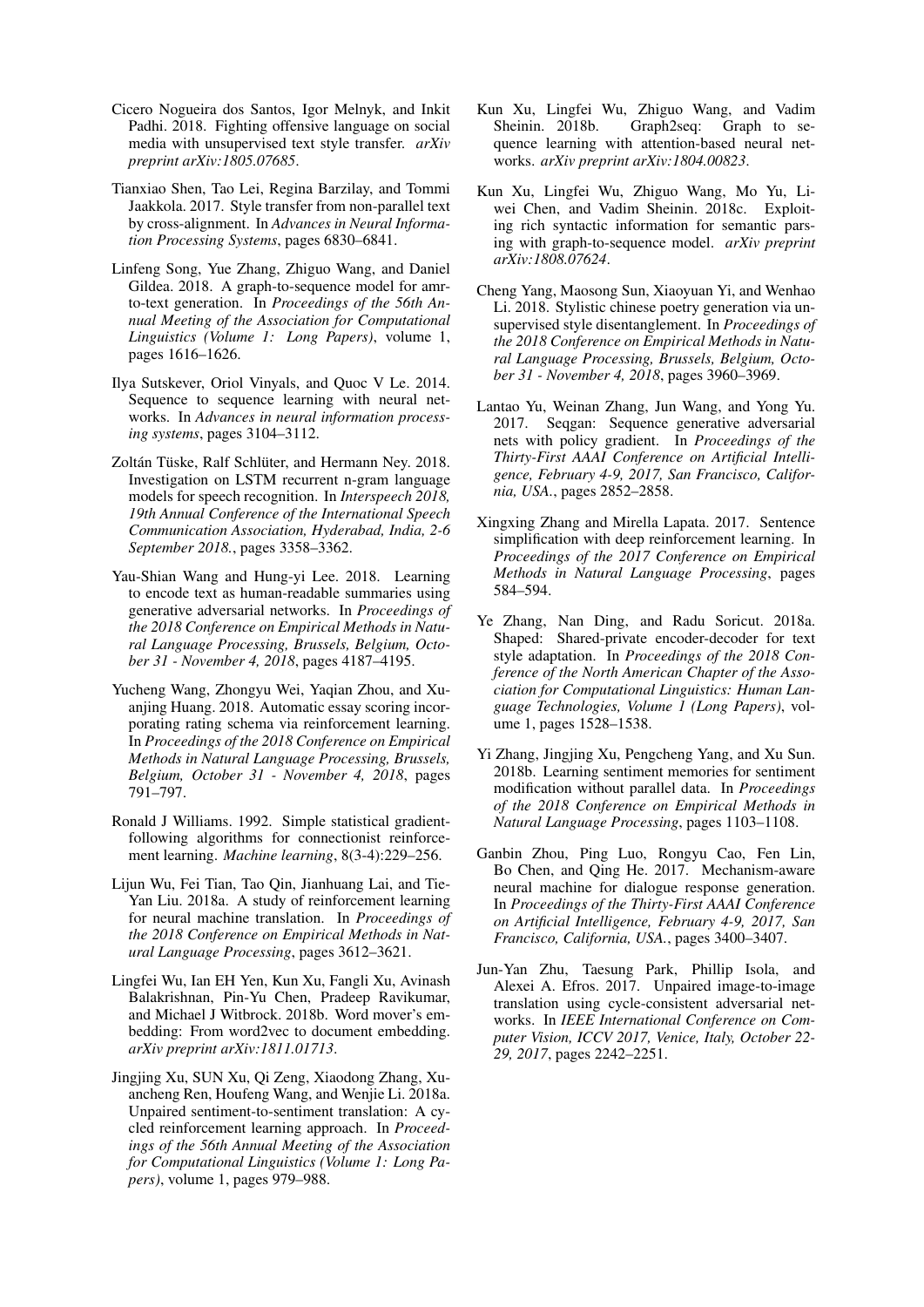# A Appendices

#### A.1 Sequence Sampling in Reinforcement Learning

The generator G transfers a source sentence X into a sentence in target style. In this work, we use beam search of width k to find a reference target sentence  $Y_{1:T'}^{\text{ref}}$ . In RL, we need to estimate the reward of each action  $y_t$  in the reference sentence  $Y_{1:T}^{\text{ref}}$ . Fig. [3](#page-11-0) shows the sampling and scoring process.

<span id="page-11-0"></span>

Figure 3: Sequence sampling: red words are sub-sequences in reference target sentence based on which the remaining sub-sequences are sampled. The sampled complete sentences are sent to the evaluator for scoring.

Suppose that the reference target sentence  $Y_{1:T'}^{\text{ref}}$  is "The service is good". At the first time step, i.e., when  $t = 1$ , we start from the sub-sequence  $Y_{1:1}^{\text{ref}}$ , i.e., the sub-sentence "The". We use multinomial sampling to roll out "The" to complete sentences, which are "The service is bad", "The servants are friendly" and "The waiters are nice" in Fig. [3.](#page-11-0) These sampled sentences are then sent to the evaluator for scoring in terms of style, content and fluency. Their scores are 0.2, 0.5 and 0.5 respectively, and we average them as the action score  $f(y_1, s_1)$  of the first word  $y_1$  at its state  $s_1$ . The score  $f(y_1, s_1) = 0.4$ is sent back to the generator, which will be used to obtain the reward  $r(y_1, s_1)$  as described in Eq. [10.](#page-5-2) Similarly when  $t = 2$ , we sample three complete sentences based on the sub-sentence "The service": "The service looks good", "The service are nice" and "The service is ok".

# <span id="page-11-1"></span>A.2 Experiments

|            | Sentiment            |       |                      |       | Formality          |       |                    |       |
|------------|----------------------|-------|----------------------|-------|--------------------|-------|--------------------|-------|
|            | Negative-to-Positive |       | Positive-to-Negative |       | Informal-to-Formal |       | Formal-to-Informal |       |
| Metric     | Semantic             | Style | Semantic             | Style | Semantic           | Style | Semantic           | Style |
| <b>CA</b>  | $-1.293$             | 0.806 | $-1.346$             | 0.818 | $-1.212$           | 0.646 | $-1.281$           | 0.851 |
| <b>MDS</b> | $-1.412$             | 0.855 | $-1.662$             | 0.822 | $-1.508$           | 0.568 | $-1.445$           | 0.878 |
| <b>RLS</b> | $-1.315$             | 0.846 | $-1.458$             | 0.847 | $-0.935$           | 0.782 | $-0.903$           | 0.872 |

Table 5: Semantic and style scores given by our evaluator on all systems.

Automatic evaluation metrics. We reported the automatic evaluation results of all text style transfer systems in Table [3,](#page-7-1) where we used the evaluation metrics adopted by previous works [\(Fu et al.,](#page-9-3) [2018;](#page-9-3) [Santos et al.,](#page-10-1) [2018\)](#page-10-1). Here we report the style and semantic scores given by the evaluator in our system in Table [5.](#page-11-1) Recall that semantic score given by our evaluator was the negative of word movers' distance between the generated sentence and the source sentence divided by the sentence length. The larger the semantic score was, the better the content was preserved in the generated sentence. As for the style evaluation, we used a bidirectional recurrent neural network as style classifier. It predicted the likelihood that an input sentence was in target style, which was taken as the *style score* of the generated sentences. Again, the larger the style score was, the better the generated sentence fitted in target style.

As shown in Table [5,](#page-11-1) the results given by the semantic and style modules of our evaluator are very similar to those given by [Fu et al..](#page-9-3) In sentiment transfer task, CA model does best in content preservation